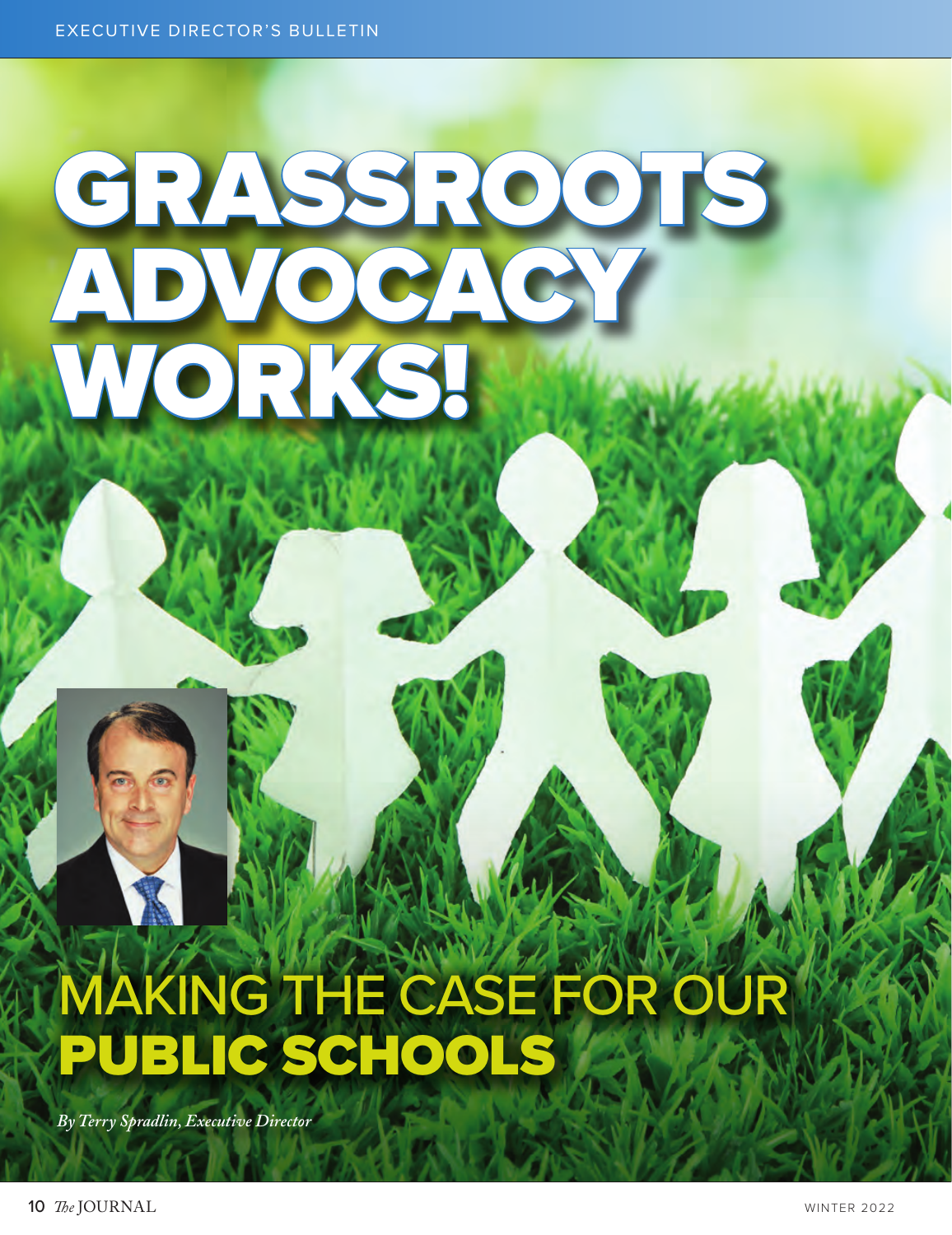#### ARE YOU READY?

Are you ready to engage in state-level grassroots advocacy to help inform, influence, and shape sound K-12 education policy? Are you ready and willing to be a champion of our public schools and to be an advocate for the more than 1 million Hoosier students in our classrooms?

The second regular session of the 122nd Indiana General Assembly convened on January 4, 2022. This will be a "short session" that is required by law to conclude no later than March 14. While there will not be a state budget to work on, it is anticipated that K-12 education policy will remain a priority issue among the hundreds of bills introduced for consideration. Lobbyists often use the "marathon not a sprint" analogy in budget sessions to implore patience and persistence by allies and advocates, but a condensed short session is a frenetic sprint to the finish line!

# ARE YOU READY, AND WILL YOU HELP?

The Indiana School Boards Association (ISBA) is dedicated to improving the quality of education provided by public schools throughout the state of Indiana. ISBA recognizes the role of the General Assembly in enacting legislation that impacts public education and is committed to representing the interests of its member school corporations when addressing legislative initiatives. You have a role to play, too. The ISBA Code of Ethics states that a school board member should honor the high responsibility that membership demands by "recognizing responsibility as a State official to seek the improvement of education throughout the State." This statement supports the role school board members have to communicate with state policymakers on issues impacting public education.

If you were among the approximately 800 people in attendance at one of the 10 ISBA Fall Regional Meetings, you heard the report on the 2022 Legislative Priorities and received information in the booklet about the Legislative Action Network (LAN). This column will be a quick read to refresh you on what you need to know to lend your voice during the legislative session. If you are a newer school board member or have been a casual observer of the state legislature and grassroots advocacy, please know that your voice matters. We need to be ready to be a strong voice and united champion for K-12 public education while advocating for the ISBA 2022 legislative priorities. Let us unite to collectively elevate our advocacy efforts, as much is at stake.

# HOW DOES ISBA SET ITS PRIORITIES?

ISBA relies on four committees comprised of regional representatives of our school board members to help provide leadership and direction to govern the work of the Association. The Legislative Committee is a 20-member committee with two school board members from each of the 10 ISBA regions. The Legislative Committee meets annually during the summer to set annual legislative priorities and develop and affirm foundational statements. The legislative priorities are a short list of proactive agenda items ISBA hopes to accomplish during each session to support our mission. The foundational statements are principles that guide the Association's positions on the many bills impacting K-12 education that are not explicitly addressed in the priorities. I liken the foundational statements to a compass and roadmap to ensure that we effectively represent your views. Once approved by the committee, these core documents move to the Delegate Assembly for adoption. Every school board is entitled to have a member represent it at the Delegate Assembly. The 2021 Delegate Assembly convened on October 11, 2021, where these documents were approved unanimously by voice vote.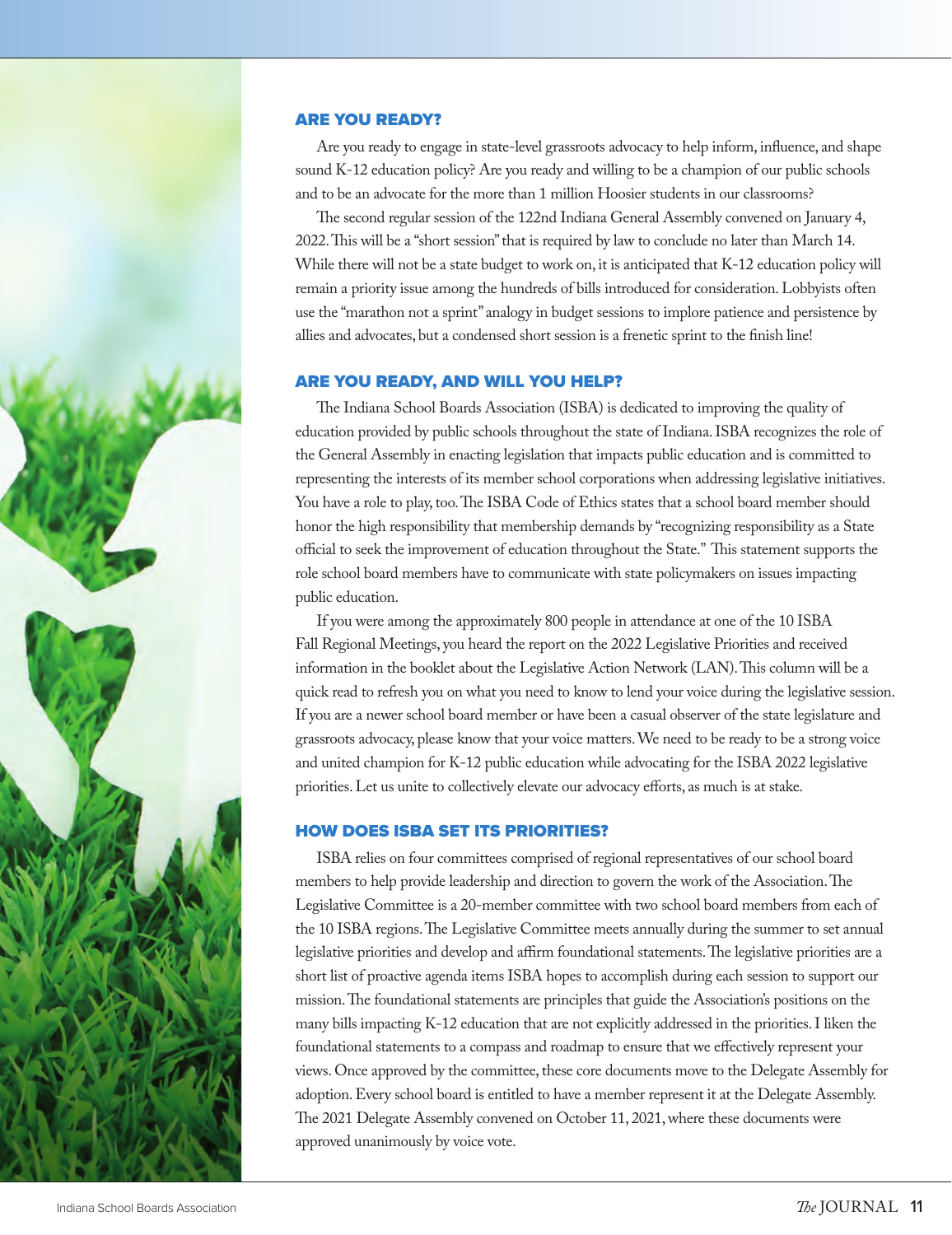# WHY IS YOUR INVOLVEMENT IN ADVOCACY IMPORTANT?

Especially at a time when social and political challenges confront K-12 public education more than ever before, your voice representing the best interests of Hoosier students must be heard. You have clout! You have firsthand understanding of your school corporation's goals, student achievement outcomes, and resource needs. You regularly deal with the complexities of school corporation budgeting and financial matters. You are an informed source of information about education policy. Finally, you have a story to tell and can relate how proposed legislation impacts your school community.

One bill comes to mind from the 2019 session to illustrate what the strength in numbers of school board members speaking up and out at the right time, and with a unified message, can achieve. Senate Bill 246 was on the third reading calendar in the Senate that would have greatly restricted when school corporations can conduct a referendum. This bill was adversarial

to local control and would have restricted the ability of school corporations to generate necessary funds for projects, programs, or personnel. It took a tremendous effort and a timely response to a call-to-action alert from educators and school board members to contact area senators in opposition to the bill, to kill the bill. One legislator told me that he changed his position to align with our position on the bill because he "heard from 12 constituents over the (prior) weekend asking for his vote against the bill." The senator considered this a significant number that was enough to sway his position. The bill was not called down on the last day for the third reading of bills and we prevailed in killing the proposal. This is powerful evidence of what we can accomplish together!

Some might be inclined to think that their personal efforts will not make a difference, but this perspective leads to apathy. Apathy leads to inactivity, or passivity. Passivity subsequently leads to passage of legislation detrimental to public education. Let's not be a part of the silent majority!

If we are not passionate to defend the pillar of American

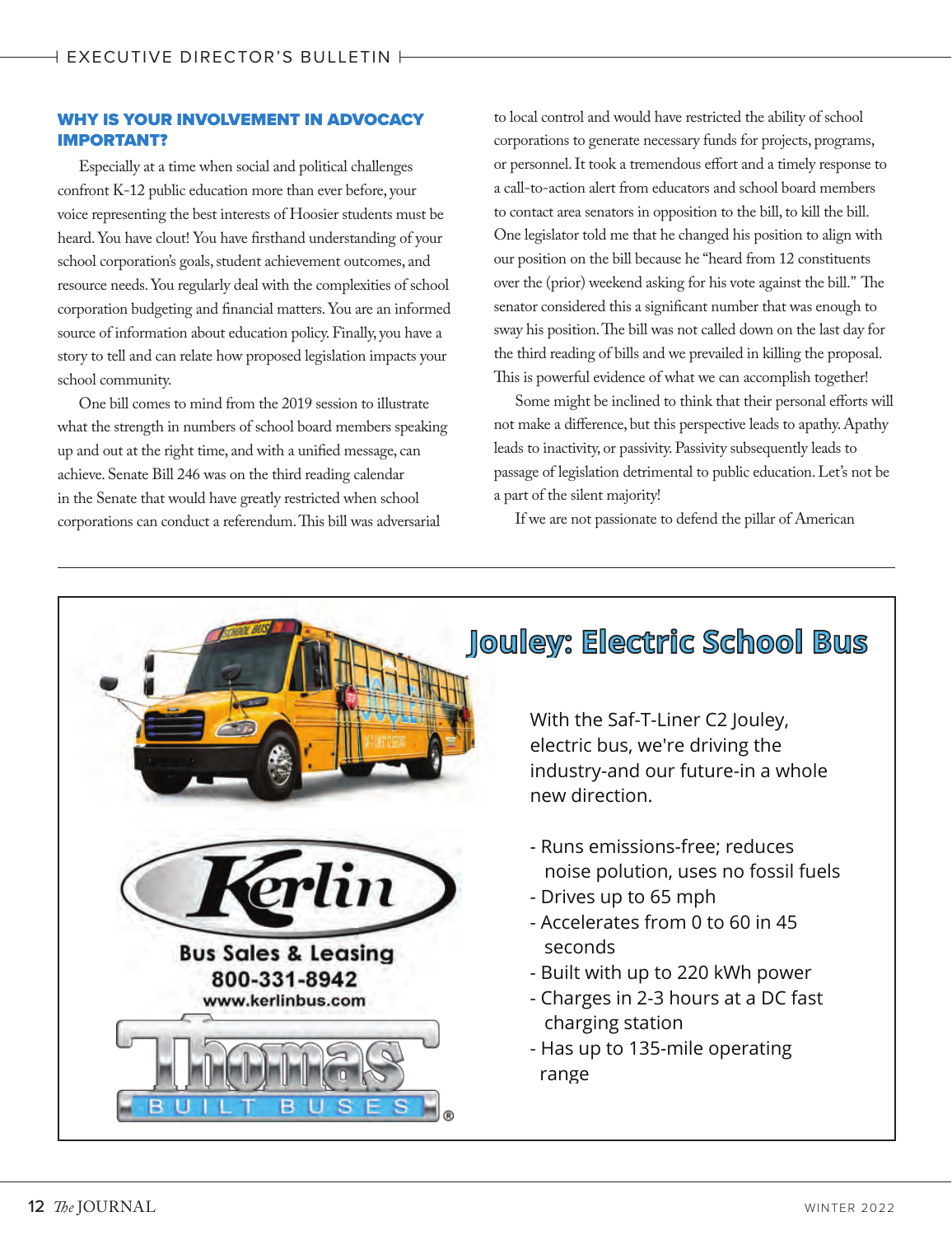democracy, then why should we expect legislators to share our views and positions? Engagement in the advocacy process can make all the difference. Sharing "your local story" is impactful, too. To assist school board members to be successful advocates in the policymaking process, ISBA has created the **Legislative Action Network**.

#### LEGISLATIVE ACTION NETWORK

While your ISBA lobby team strives to be in the right place at the right time, our voices are more effective when our efforts are complemented by a troop of school board members participating in the **Legislative Action Network**, ISBA's formal grassroots advocacy program. The LAN is designed to help unify and mobilize "the voice" of school board members and increase State House visibility. Through this program, we provide you with the information, resources, strategies, and guidance to engage in the grassroots advocacy process. The program to cultivate and coordinate the localized grassroots advocacy efforts is through each school board's designated legislative liaison, although we encourage all board members to engage in grassroots advocacy.

#### *Duties of the Legislative Liaison*

- ✓ **Know and support the 2022 ISBA Legislative Priorities**
- ✓ **Know your area legislators: http://iga.in.gov/legislative/findlegislators/**
- ✓ **Track ISBA Legislative Services/LAN communications and provide timely updates on legislative session activities at school board meetings. We suggest making this a regular board meeting agenda item**
- ✓ **Identify ISBA legislative priorities for which you will be willing to testify, if necessary, during committee hearings on these bills**
- ✓ **Communicate regularly via email, phone calls, or letters with area legislators**
- ✓ **Make yourself a contact and trusted source for your legislators within your district**
- ✓ **Coordinate email, phone call, or letter writing campaigns to your area legislators, media, and the broader community, especially in response to call-to-action alerts**
- ✓ **Organize legislative forums or attend "Third House" meetings hosted by other organizations**

To become your school corporation's Legislative Action Network Liaison, please have your superintendent send your name and preferred contact information to Talia Bynm at tbynm@ isba-ind.org.

#### *ISBA Legislative Services and Web Resources*

Legislative services are one of the four core services that ISBA provides to members. Lisa Tanselle, General Counsel, and I am your registered lobbyists who are your "boots on the ground." We cover committee hearings, testify on bills, and communicate regularly with legislators. The legislative services from ISBA include:

- ✓ **State House representation**
- ✓ **Weekly ISBA legislative updates (typically every Friday during session)**
- ✓ **Bill tracking list service (updated in real time each session day)**
- ✓ **Live legislative update webinars (once per month)**
- ✓ **Call-to-action legislative alerts (as needed on critical issues)**
- ✓ **Website resources**
- ✓ **ISBA Advocacy Guide (third edition available on the Legislative Services page of the ISBA website)**
- ✓ **4th Annual State House Day (February 15, 2022; more details below)**

The first step in effective grassroots advocacy is to get informed. Preparation will make you a more confident and successful advocate. There are many resources available to help you build your knowledge base. The Legislative Services page of the ISBA website includes key resources to follow the 2022 session and adoption of new K-12 laws, including:

- ✓ **The bill tracking list**
- ✓ **ISBA Legislative Priorities and Foundational Statements**
- ✓ **A library of the weekly legislative updates**
- ✓ **A link to help you to identify your area legislators**
- ✓ **Legislators' contact information lists**
- ✓ **How a bill becomes a law process overview**
- ✓ **ISBA Advocacy Guide**

The ISBA Legislative Services page is located at: http://www. isba-ind.org/legislative.html. The Indiana General Assembly